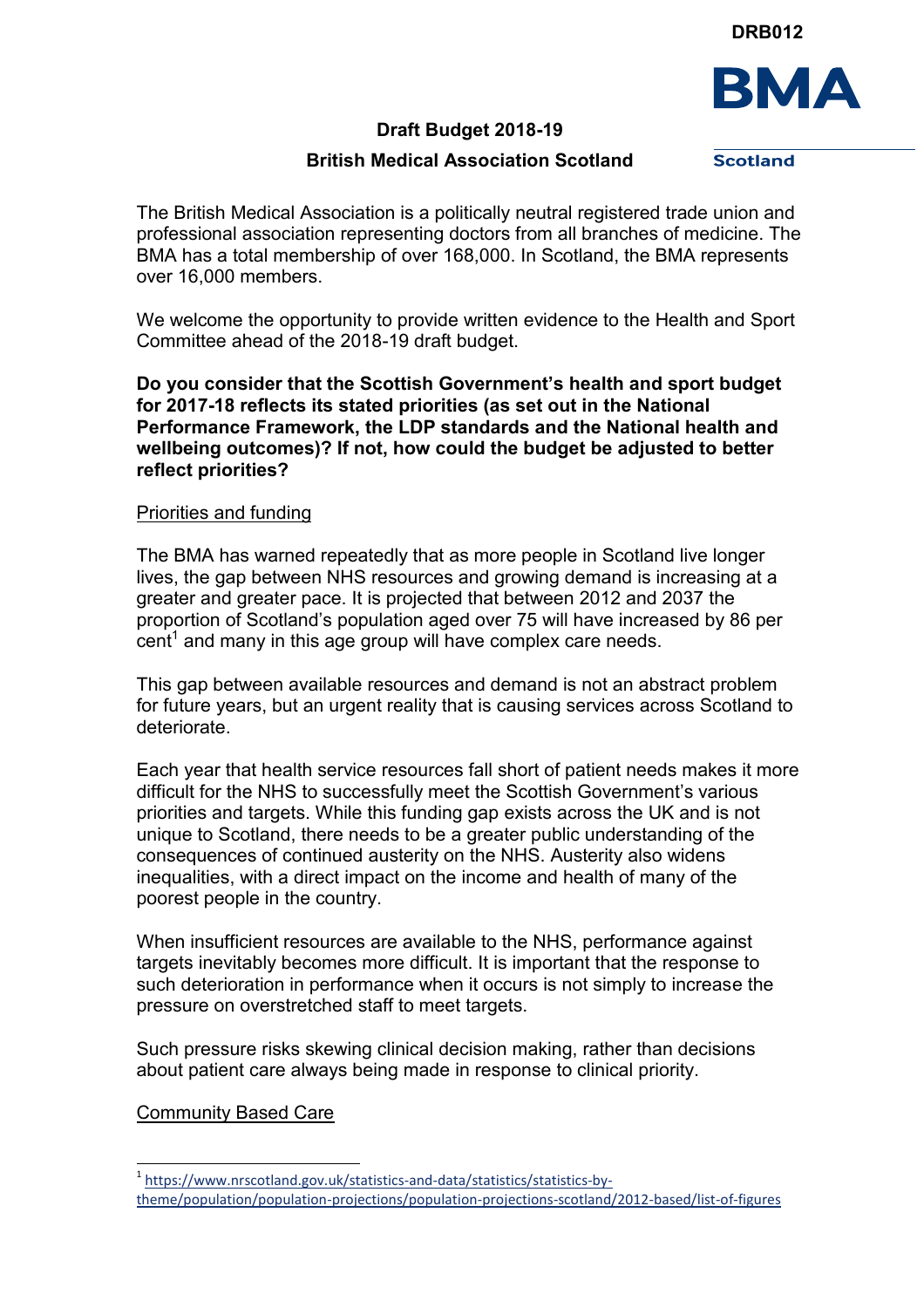The Scottish Government's 2020 vision set out an intended direction of travel in Scotland's health service towards more care being provided at home or in a homely setting. However, achieving such a shift in where care is provided while maintaining quality standards against a backdrop of increasing demand and limited resources is extremely challenging.

Moving aspects of services into community settings requires sufficient capacity to first exist in community health services before any shift can be contemplated. This essentially means paying for a service twice in the interim to ensure that patients do not suffer from any lack of continuity.

Additionally, many secondary care services operate with fixed costs meaning that marginal reductions in demand for a specific service do not free up resources that can subsequently be redeployed to community settings. Reducing bed days is not the same as reducing bed numbers.

The fact that Scotland's health needs are not static, but rather increasing as Scotland's population ages, also means that even if shifts to delivering more services in community settings are achieved, overall demands on secondary care may still increase in coming years rather than reduce.

Both community based care and secondary care will therefore need substantial additional financial and staff resources in years ahead and clarity is needed as to how greater community care will be achieved without further under resourcing hospital based services.

### Alcohol and Drug Partnerships

The 2016/17 budget saw funding to local Alcohol and Drug Partnerships (ADPs) fall by around 22%, with no move to restore these funds in the 2017/18 budget. ADPs are responsible for commissioning local treatment and support services for people with alcohol or drug problems and a funding reduction of this magnitude has posed significant difficulties for such services.

Reducing the funds available for such support services is a false economy, which will only increase pressures on the health service and general practice in particular.

It is hard to see how this decision is compatible with the Scottish Government's stated priorities in relation to reducing alcohol harm. Funding to ADPs should be restored to 2015/16 levels in the next Scottish budget.

### **For the health and sport budget for 2018-19 where do you suggest any additional resources could be most effectively deployed and where could any further savings be found? What evidence supports your views?**

#### General Practice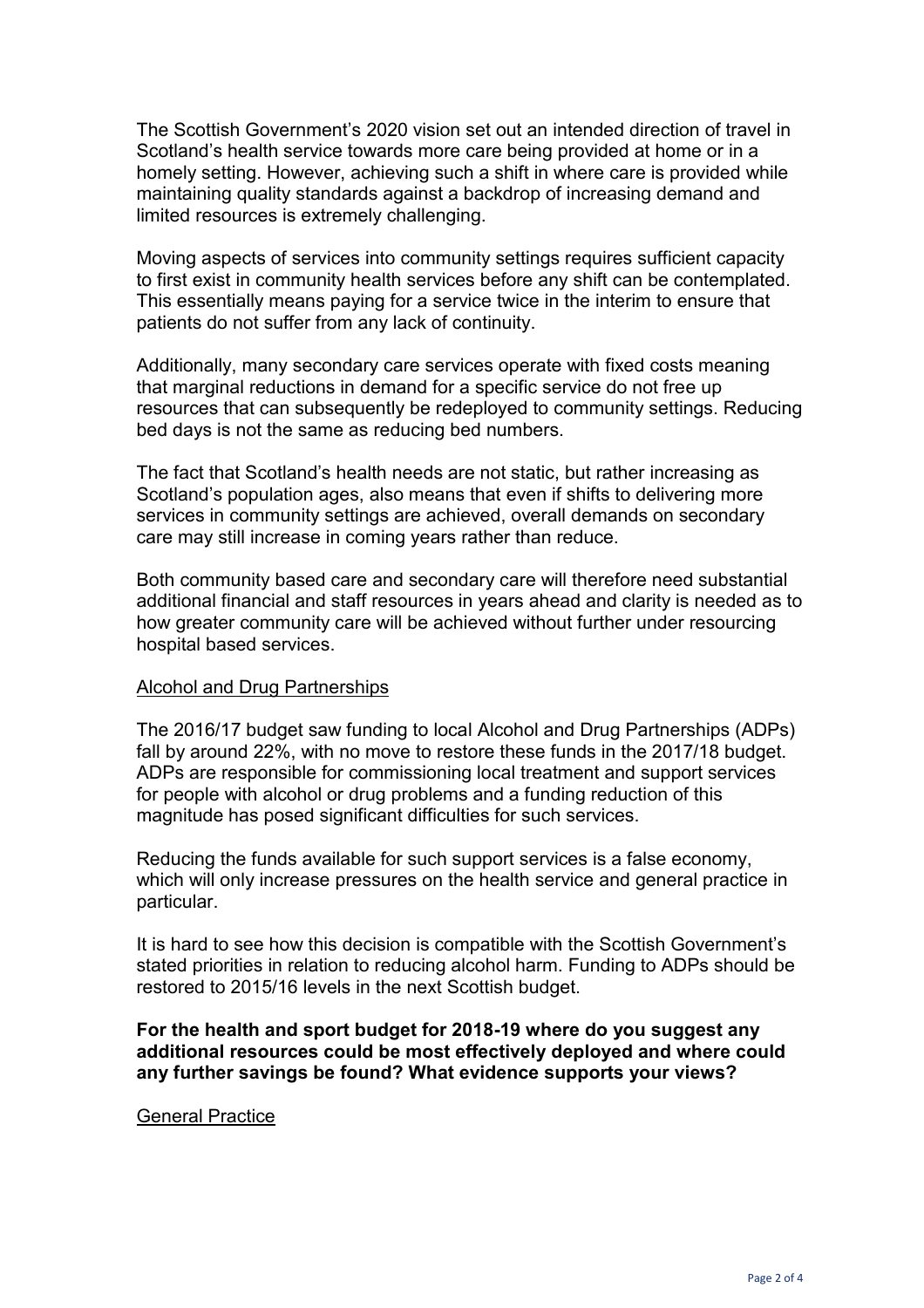The Scottish Government has announced that by the end of this parliament, an additional £500m per year will be spent on primary care. Of this additional funding, £250m will be in direct support of general practice<sup>2</sup>.

To reach this level of additional annual expenditure, it is clear that spending on primary care will need to increase in each year of this parliament, although these increases may be largest in the later years of this parliamentary term.

What is essential is that the bulk of these additional funds are not diverted into short-term one off projects, but are instead used for sustainable, recurring spending. If the Scottish Government and BMA's shared vision<sup>3</sup> for general practice is to be realised, a substantial proportion of these funds will be needed to train, recruit and employ additional community healthcare professionals who will be members of expanded primary care teams.

### Pay Restraint

Like the rest of the public sector, NHS staff have been subject to below inflation pay increases of no more than 1% for several years. This means that in real terms, NHS staff incomes have reduced steadily throughout this time.

This long period of pay restraint contributes to the problems in recruitment & retention in Scotland's NHS and has a negative impact on staff morale, with many feeling unvalued at a time when they are facing unprecedented workloads.

With inflation rising, the 1% public sector pay cap cannot be sustained any longer and resources need to be found to bring it to an end. It is welcome that the Scottish Government has announced its intention to end the 1% public sector pay cap<sup>4</sup>, and we will look for this to be carried forward at the earliest possible opportunity.

It is also an ongoing source of concern that the Scottish Government has consistently ignored the recommendations of the DDRB when it comes to distinction awards and discretionary points.

Distinction awards are long-standing elements of the defined pay structure for consultants, but have been frozen in value Scotland since 2010 and cannot be awarded to anyone who is not an existing award holder. Discretionary points are still awarded, but the Scottish Government has rejected DDRB recommendations that their value be uplifted.

This situation undermines the attractiveness of working in Scotland relative to other parts of the UK where comparable elements of the consultant pay structure have continued. The most recent available figures showed that there was a 7.4% vacancy rate for consultant posts in Scotland, with almost half of these vacant for more than six months $<sup>5</sup>$ .</sup>

i<br>L

<sup>2</sup> <http://www.gov.scot/Publications/2017/05/2382/3>

<sup>3</sup> <http://www.gov.scot/Publications/2016/11/7258/0>

<sup>4</sup> <https://news.gov.scot/news/public-sector-pay-cap>

<sup>5</sup> <http://www.isdscotland.org/Health-Topics/Workforce/Publications/data-tables2017.asp?id=1922#1922>